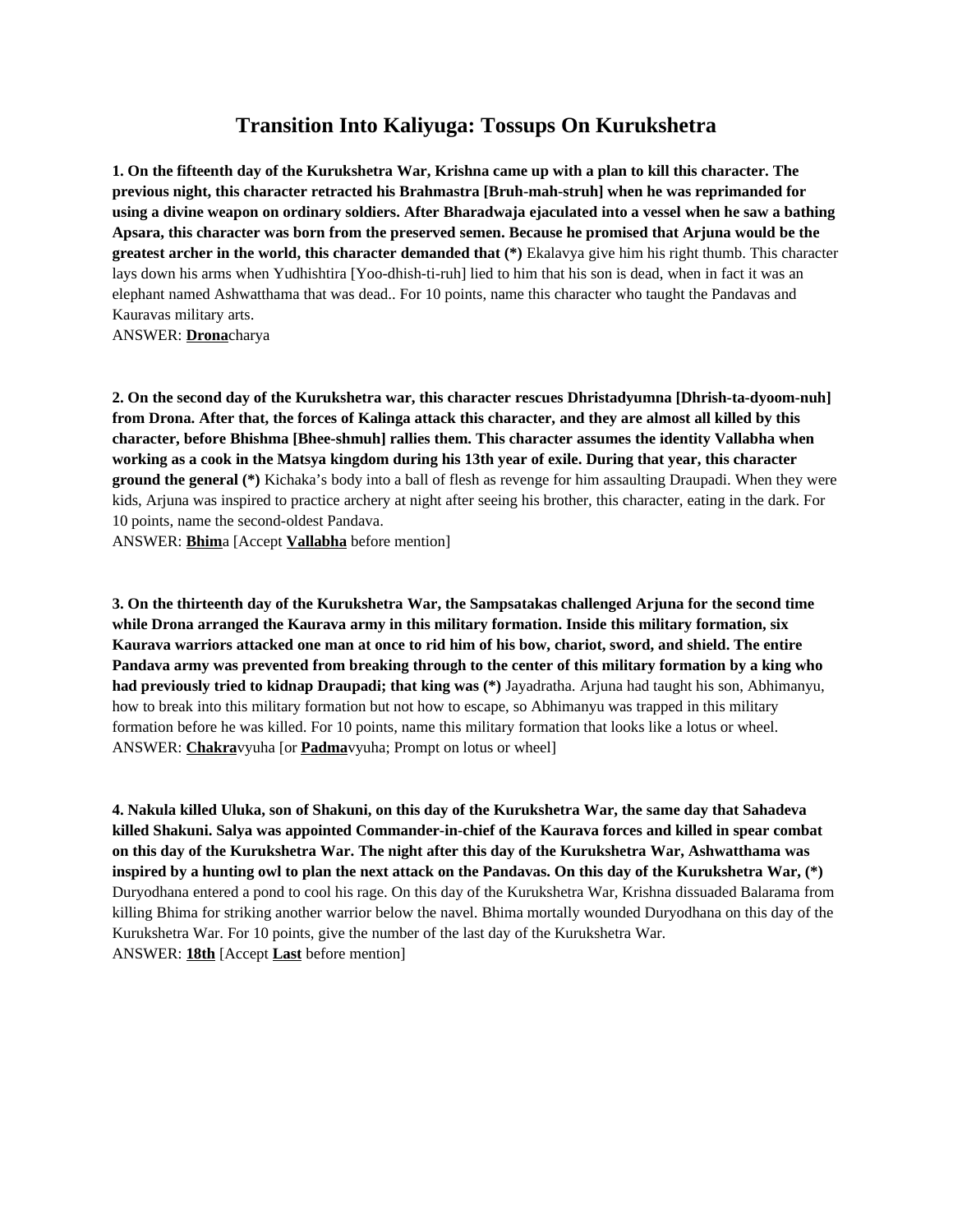**5. On the seventh day of the Kurukshetra War, this character injured Yuyuthsu in a sword fight. Upon seeing the Apsara Janapadi, this character's father, Sharadvan, accidentally ejaculated onto some weeds, giving birth to him and his sister. When Karna first meets Arjuna and challenges him to a duel, this character prevents it by asking Karna to state his lineage. After discovering that he lived in Hastinapura, (\*)** Sharadvan taught archery and knowledge of the Vedas to this brother-in-law of Drona. Along with Ashwatthama and Kritavarma, this character was one of three warriors on the Kauravas' side to survive the war. Shantanu found and raised, for 10 points, this royal teacher and his sister Kripi. ANSWER: **Kripa**charya

**6. On the fifth day of the Kurukshetra War, Vikarna injured this character and his son with arrows when they tried to help Bhima. This character refuses to share half his kingdom with his friend on account of that friend being a beggar. The Kauravas and Karna fail to defeat this character's army before the Pandavas are able to capture him. This character performs a Yajna from which he gets a son and daughter, one of whom is destined to kill (\*)** Drona. This character's daughter stops Karna from attempting to shoot the eye of a revolving fish because she refuses to marry the son of a charioteer. The Pandavas show up to the swayamvara of this character's daughter disguised as Brahmins; that daughter is Draupadi. For 10 points, name this Panchala king. ANSWER: **Drupada** [or **Yajnasena]**

**7. On the third day of the Kurukshetra War; after this character rescued him from Bhima and Ghatotkatcha, Duryodhana criticized this character for perceived leniency towards the Pandavas. At the start of that day, this commander-in-chief of the Kaurava army led from the front of their eagle formation. This character was returned to his father with the name (\*)** Devavrata many years after being taken to the heavens by Ganga, who was prevented from drowning him. This character renounced his claim to the throne so that his father could marry the fisherwoman Satyavati, for which he was granted the ability to choose when he would die. For 10 points, name son of Shantanu who got his name from his "terrible" oath of celibacy. ANSWER: **Bhishma** [Accept **Devavrata** before mention]

**8. According to Rajagopalachari's version of the Mahabharata, this character is born to a king upon whose gates a garland of blue lotuses was left, and this character put that garland around her neck before being banished, during which time this character was transformed into a man. In this character's previous life, she is kidnapped from her Swayamvara to marry King Vichitravirya, but she refuses due to her love for King Salwa. In that previous life of this character, she was a princess of Kashi and the older sister of (\*)** Ambika and Ambalika. On the tenth day of the Kurukshetra War, Arjuna fought from behind this character to defeat a warrior who refused to attack a woman. For 10 points, name this character who Amba was reborn as to cause the demise of Bhishma.

ANSWER: **Shikhandi** [Prompt on "Amba" before mention]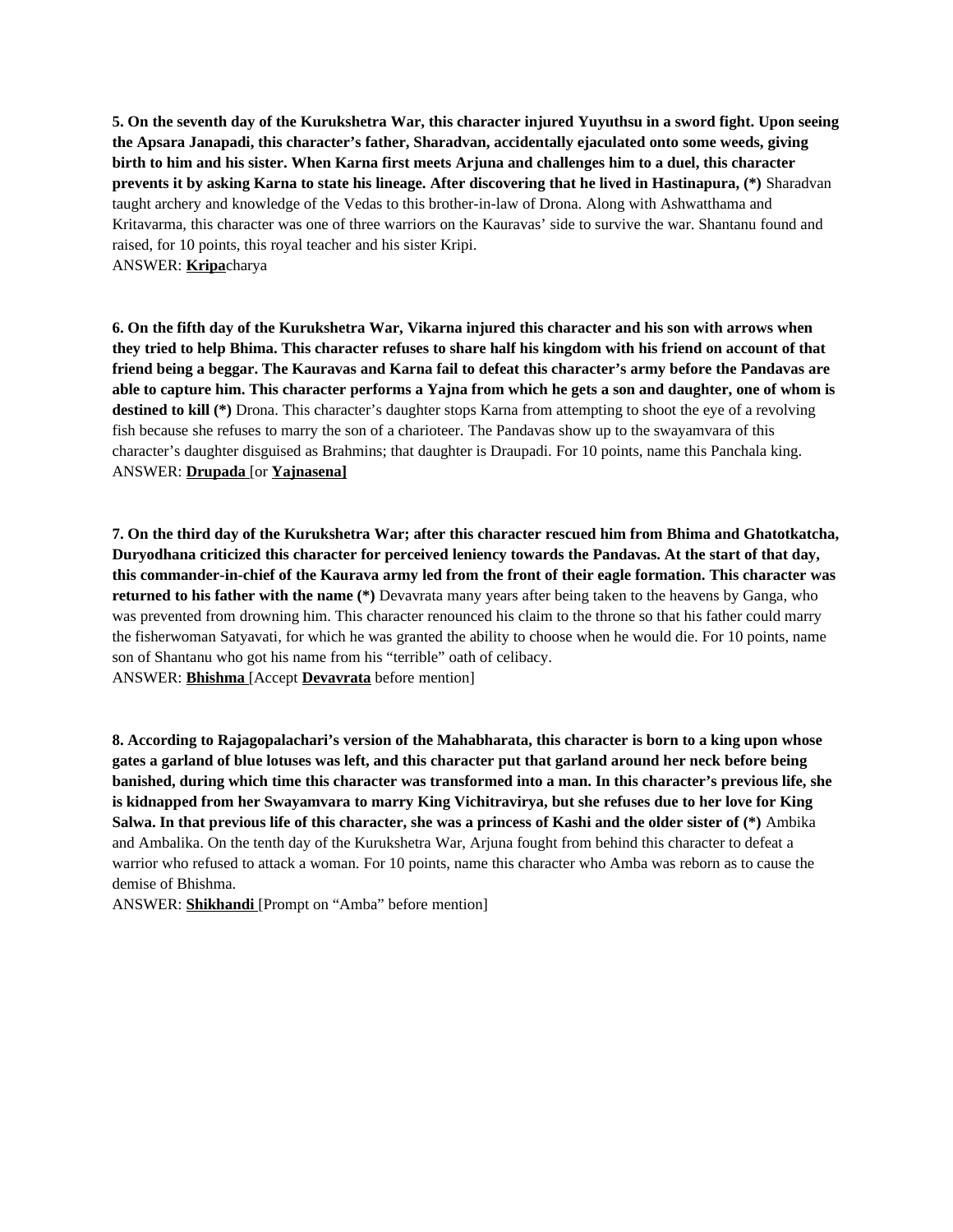**9. On the fourteenth day of the Kurukshetra War, Arjuna tells this character to protect Yudhishtira [Yoodhish-ti-ruh], and in turn this character tells Bhima to do that. After this character is saved from Drona, Yudhishtira sends him to help Arjuna kill Jayadratha. When this character is rendered unconscious, Arjuna saves him by shooting an arrow at his attacker's arm. That assailant lays down his arms and meditates before this character recovers and kills him. Kritavarma shames this character for killing (\*)** Bhurisravas in that way, prompting this character to kill him and start the fight that kills all Vrishni warriors. For 10 points, name this Yadava warrior who sides with the Pandavas because of his friendship with Arjuna and devotion to Krishna. ANSWER: **Satyaki** [or **Yuyudhana**]

**10. On the first day of the Kurukshetra War, Shalya kills this character with a spear after this character mockingly asks, "is this my tongue, or my arrow that will kill you?" When this character was challenged by Shalya, he boasts that he is comparable to Krishna because he was previously Arjuna's charioteer. Believing it to be the corpse of an old huntress in a tree, this character needs to be persuaded to climb the tree and bring down the (\*)** Pandavas' weapons. In his most famous appearance, this character runs from his chariot before the eunuch Brihannala stops him and reveals his true identity. Arjuna defends the Matsya kingdom from the entire Hastinapura army with, for 10 points, this son of King Virata. ANSWER: **Uttara**

**11. On the eighth day of the Kurukshetra War, Arjuna's son, Iravan, killed five princes of this kingdom, before he himself was killed by Alambusha. For Yudhisthira's Ashwamedha Yajna, Arjuna conquers this kingdom after the Kurukshetra War after battling the grandson of King Subala. One prince of this kingdom won a (\*)** dice game against Yudhishthira that forced the Pandavas to go into exile; that prince was Shakuni. One princess of this kingdom chose to blindfold her eyes in order to be like her husband when she married the blind Dhritarashtra. For 10 points, name this kingdom with a similar name to its princess Gandhari. ANSWER: **Gandhara**

**12. On the sixth day of the Kurukshetra War, these characters fought Ashwatthama and destroyed his chariot. Although his father was older than both sons of Madri, Shrutakarma was the youngest of these characters. The morning after the death of these characters, their mother vows to fast to death if the Pandavas do not kill their killer. Because these characters did not have any children, the Pandava line would have ended if (\*)** Krishna had not saved the unborn Parikshit. In some versions of the story; believing them to be their fathers, Ashwatthama killed these characters in their sleep after the Kurukshetra War was over. For 10 points, name these five sons of Draupadi.

ANSWER: **Upapandavas** [ or **Pandavaputras** or **Panchakumaras**; Accept **sons** of **Draupadi** before mention]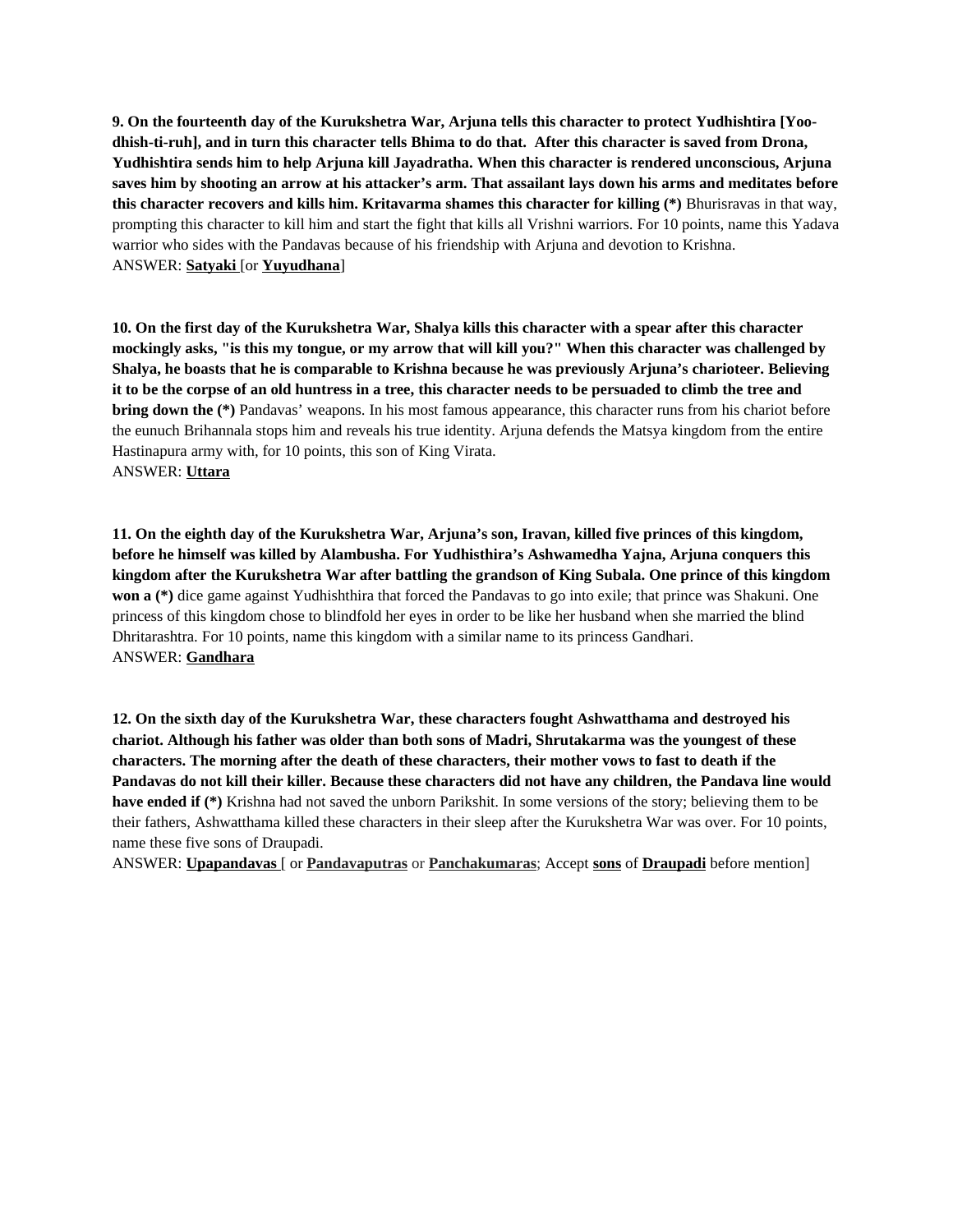**13. On the ninth day of the Kurukshetra War, Bhishma put down his weapons when he saw this character walking to attack him. This character saved Bhima from being crushed by Dhritarashtra by placing the iron statue of Bhima in front of him. The only neutral kingdom in the Kurukshetra war was ruled by Rukmi, whose younger sister eloped with this character instead of marrying (\*)** Sisupala. This character stays in the home of Vidura when he arrives in Hastinapura as an envoy. Arjuna stops this character from attacking Bhishma and reminds him of his vow to not touch a weapon or fight in the war. Just before the first day of the war begins, this character advises Arjuna of his duty in a conversation that became the Bhagawad Gita. For 10 points, name this eighth avatar of Vishnu.

ANSWER: **Krishna**

## *Description Acceptable*

**14. Soldiers on both sides of the war called Bhima "Rakshasa" for his gruesome actions as part of this event. Ashwatthama tried to persuade Duryodhana to end the war after they witnessed this event. Salya encouraged Karna to stay calm and attack Arjuna after they witnessed this event. Bhima drank the blood of this event's victim and danced around his body. This event occurred on the (\*)** sixteenth day of the Kurukshetra War, when Bhima ripped off the arms of this event's victim before tearing open his chest to kill him. Draupadi washed her hair in the blood of this event's victim as revenge for being disrobed in front of the court. For 10 points, give this event in which the second-oldest Kaurava was killed.

ANSWER: **Death** of **Dushasana** [Accept obvious equivalents]

## *Description Acceptable*

**15. On the fourth day of the Kurukshetra War, Bhima kills eight of these people after causing a stampede of elephants, and Bhima's onslaught that day ended when the second oldest of these people shot him with an arrow. When Duryodhana was sad about the deaths of those eight of these people, Duryodhana asked Bhishma how the Pandavas could be winning the war. That same day, Abhimanyu defeated (\*)** Vikarna: the only one of these people to question the treatment of Draupadi in the dice game. Yuyutsu is the only one of these people to switch sides before the Kurukshetra War. Dushala is the only one of the Kauravas who is not, for 10 points, one of these non-Duryodhana sons of Dhritarashtra.

ANSWER: **Brothers** of **Duryodhana** [Prompt on *Kauravas*, *sons of Dhritarashtra* before mention]

**16. On the twelfth day of the Kurukshetra War, this character attacked Bhima after Bhima caused Kaurava elephants and horses to stampede. Arjuna abandons his attempt to kill all the Sampsatakas when he sees this character creating havoc among the Pandava soldiers. Accompanied by his wife Satyabhama on Garuda, Krishna had killed this character's father for stealing the earrings of the goddess Aditi and kidnapping sixteen thousand women. When this character tried to kill Arjuna with the Vaishnavastra, Krishna stood up so it struck him and turned into a garland, after which Arjuna killed this character and his elephant (\*)**  Supratika. For 10 points, name this son and successor of Narakasura. ANSWER: **Bhagadatta**